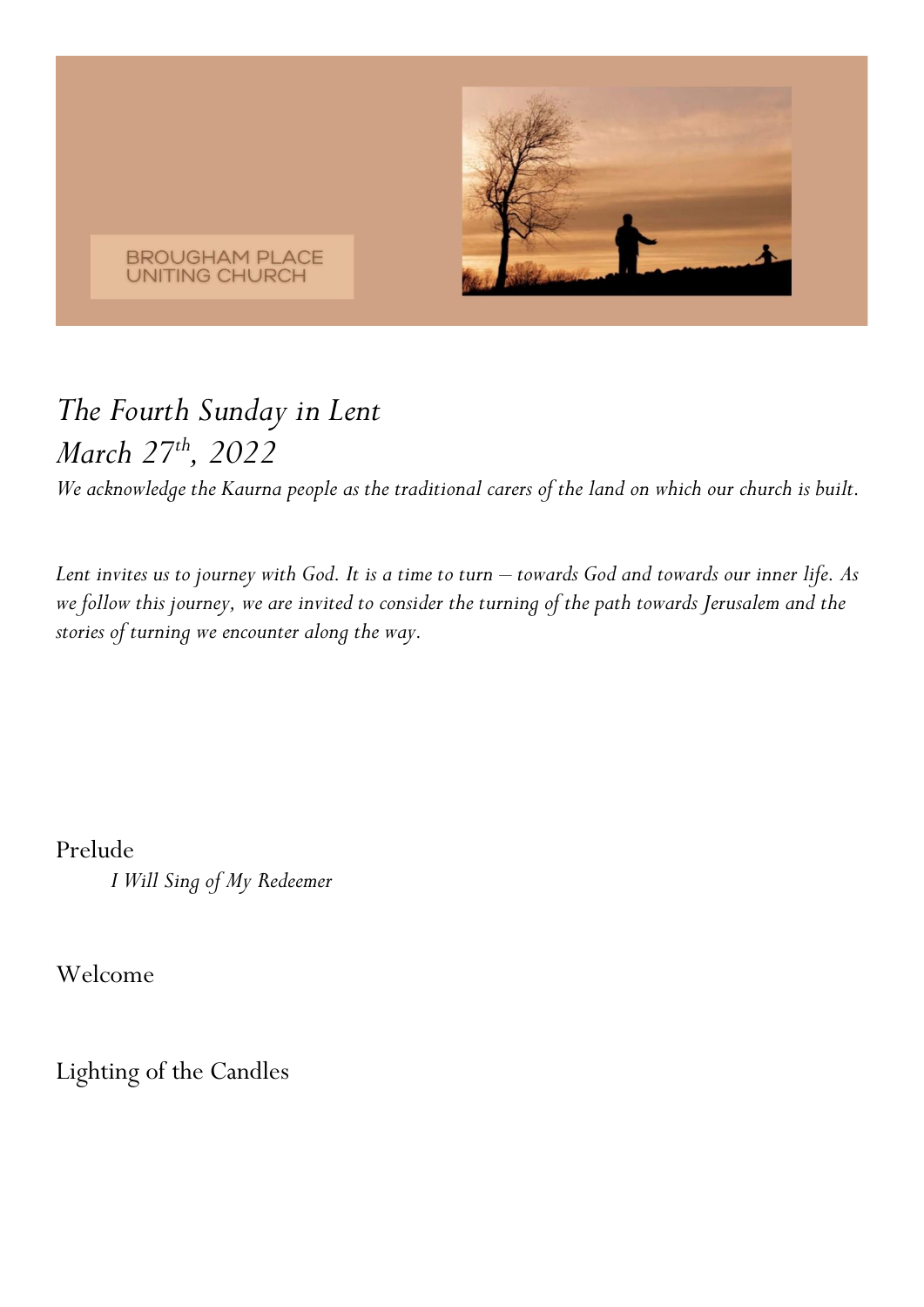## Call to Worship

# This is the day that God has made. **Let us rejoice and be glad in it.**

Let us come into worship, bringing the fullness of our lives, with all of our complexities. **Here we are nurtured and nourished.** 

Let us sing and pray, hope and dream, listen and speak out. **Here we are renewed and restored.** 

Let us worship God together.

#### Prayer

Giver of life and gardener of our souls, good soil is turned over, churned and mixed to let nutrients in, to allow water to flow, to make space for air below the surface.

**Help us to find space for you, loving God. Help us to make room for others, welcoming Jesus. Help us to allow space for renewal, life-giving Spirit. Amen**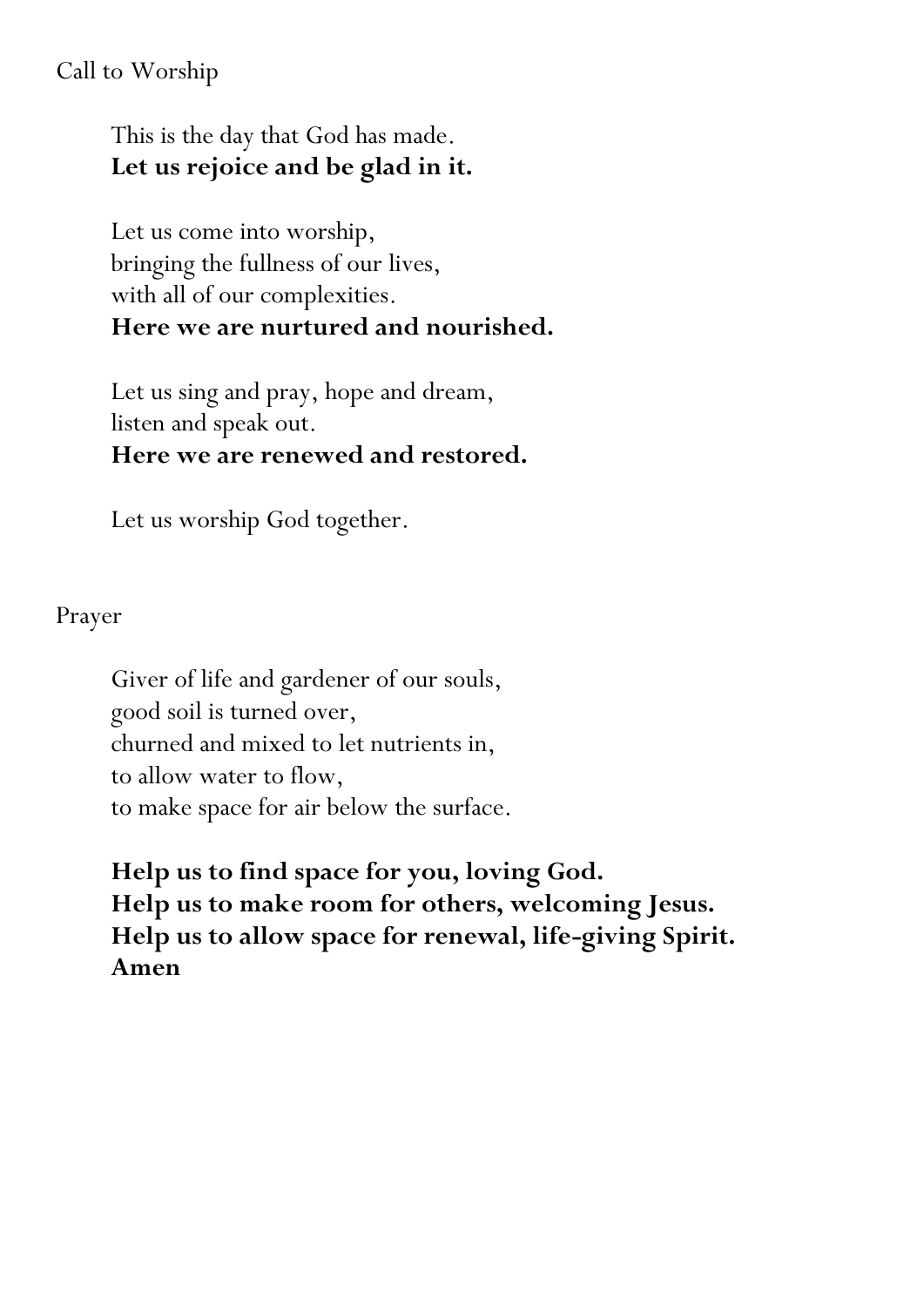We Sing: *Welcome*

1. Let's walk together for a while and ask where we begin to build a world where love can grow and hope can enter in. To be the hands of healing and to plant the seeds of peace,

> *singing welcome, welcome to this place, you're invited to come and know God's grace. All are welcome, the love of God to share 'cause all of us are welcome here, all are welcome in this place.*

2. Let's talk together of a time when we will share a feast, where pride and power kneel to serve the lonely and the least, and joy will set the table as we join our hands to pray,

*Refrain*

*Words: Laurie Zelman and Mark A Miller. Music: Mark A Miller. © 2007 Abingdon Press. International copyright secured. All rights reserved. Used by permission under CCLI Licence 137219. Copyright cleared Music for Churches.*

Prayer of Thanksgiving

Passing of the Peace

The peace of our God be with you. **And also with you.**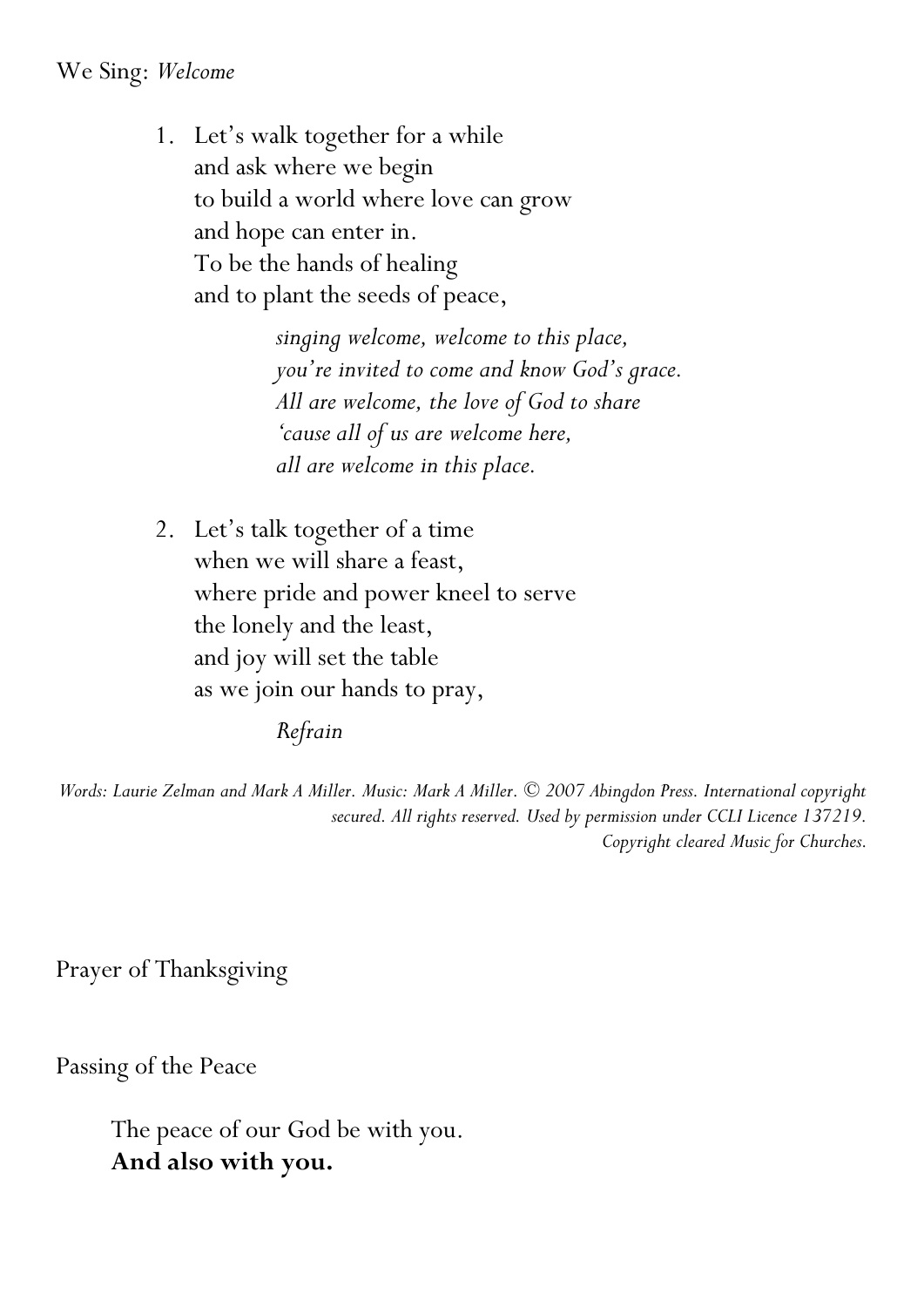#### Community News and Notices

*[Current or previous BP E-news and to sign up to receive BP E-news](https://us2.campaign-archive.com/home/?u=03755dba4c652dde00156d882&id=e949a6366c)*

We Sing: *Come on in! Take a Seat!*

- 1. Come on in! Take a seat! There's a place for you at the feast: for big and small, short and tall. Come on in, take a seat!
- 2. Come on in! Share the food! Pass it all the way 'round the room. Here love abounds and friends are found. Come on in, share the food!
- 3. *Repeat verse 1:*  Come on in! Take a seat! There's a place for you at the feast: for big and small, short and tall. Come on in, take a seat!

Words by Jennifer Hughes © 2016. Music by Rosie O'Reilly, Jan Oliver, Georgia Symonds and Jennifer Hughes. Used with permission.

#### Children's Time

*Children may go downstairs for Sunday School. Parents, you are welcome to join your child in Sunday School if you feel your child may need your assistance. Alternatively, you may wish for your child to remain with you for the duration of worship. Activity packs are available from the Welcome Desks.*

Choral Anthem

*I Waited for the Lord by Mendelssohn*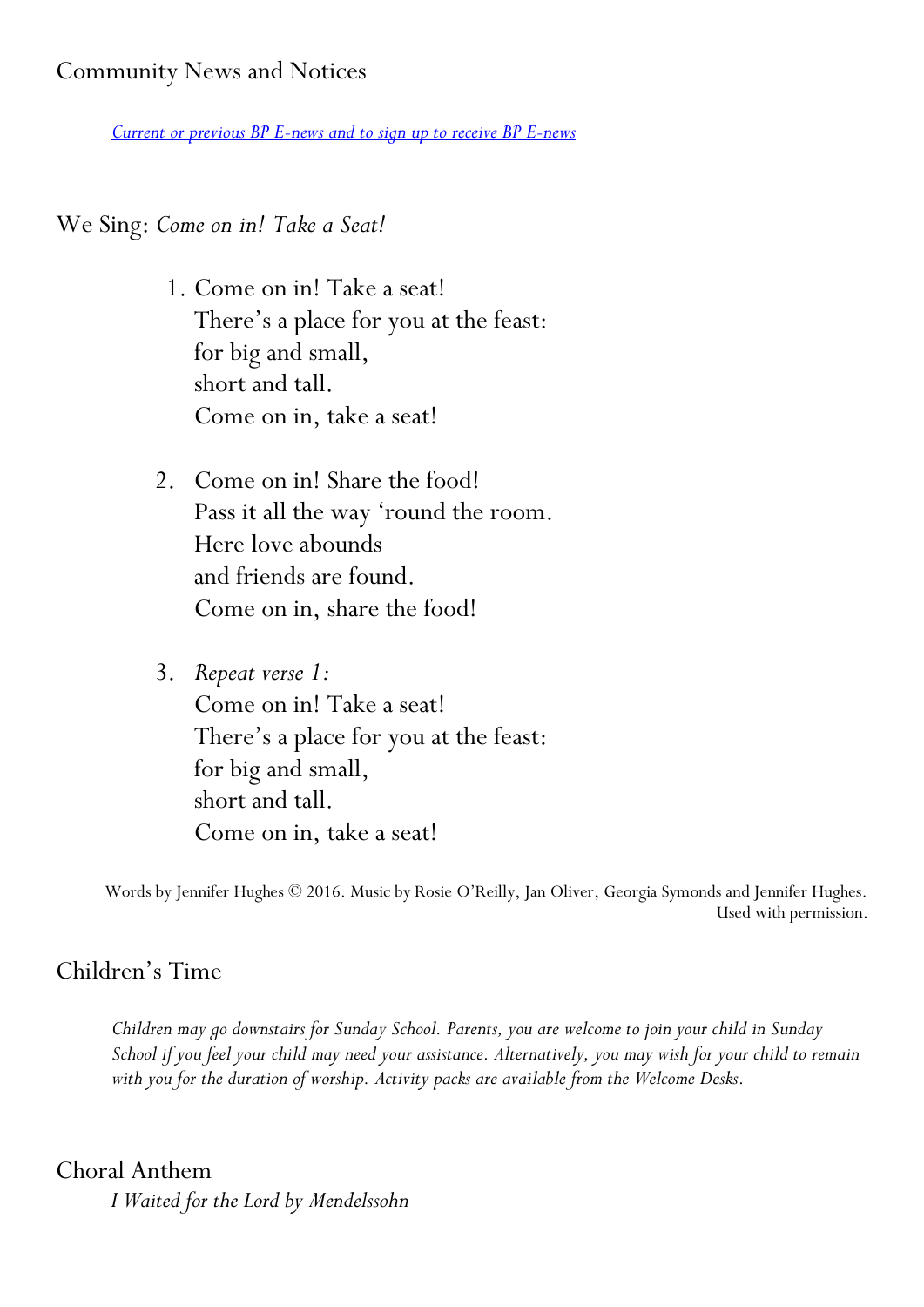Now all the tax-collectors and sinners were coming near to listen to him. And the Pharisees and the scribes were grumbling and saying, 'This fellow welcomes sinners and eats with them.'

So he told them this parable:

'There was a man who had two sons. The younger of them said to his father, "Father, give me the share of the property that will belong to me." So he divided his property between them. A few days later the younger son gathered all he had and travelled to a distant country, and there he squandered his property in dissolute living. When he had spent everything, a severe famine took place throughout that country, and he began to be in need. So he went and hired himself out to one of the citizens of that country, who sent him to his fields to feed the pigs. He would gladly have filled himself with the pods that the pigs were eating; and no one gave him anything. But when he came to himself he said, "How many of my father's hired hands have bread enough and to spare, but here I am dying of hunger! I will get up and go to my father, and I will say to him, 'Father, I have sinned against heaven and before you; I am no longer worthy to be called your son; treat me like one of your hired hands.' " So he set off and went to his father. But while he was still far off, his father saw him and was filled with compassion; he ran and put his arms around him and kissed him. Then the son said to him, "Father, I have sinned against heaven and before you; I am no longer worthy to be called your son." But the father said to his slaves, "Quickly, bring out a robe—the best one—and put it on him; put a ring on his finger and sandals on his feet. And get the fatted calf and kill it, and let us eat and celebrate; for this son of mine was dead and is alive again; he was lost and is found!" And they began to celebrate.

'Now his elder son was in the field; and when he came and approached the house, he heard music and dancing. He called one of the slaves and asked what was going on. He replied, "Your brother has come, and your father has killed the fatted calf, because he has got him back safe and sound." Then he became angry and refused to go in. His father came out and began to plead with him. But he answered his father, "Listen! For all these years I have been working like a slave for you, and I have never disobeyed your command; yet you have never given me even a young goat so that I might celebrate with my friends. But when this son of yours came back, who has devoured your property with prostitutes, you killed the fatted calf for him!" Then the father said to him, "Son, you are always with me, and all that is mine is yours. But we had to celebrate and rejoice, because this brother of yours was dead and has come to life; he was lost and has been found." '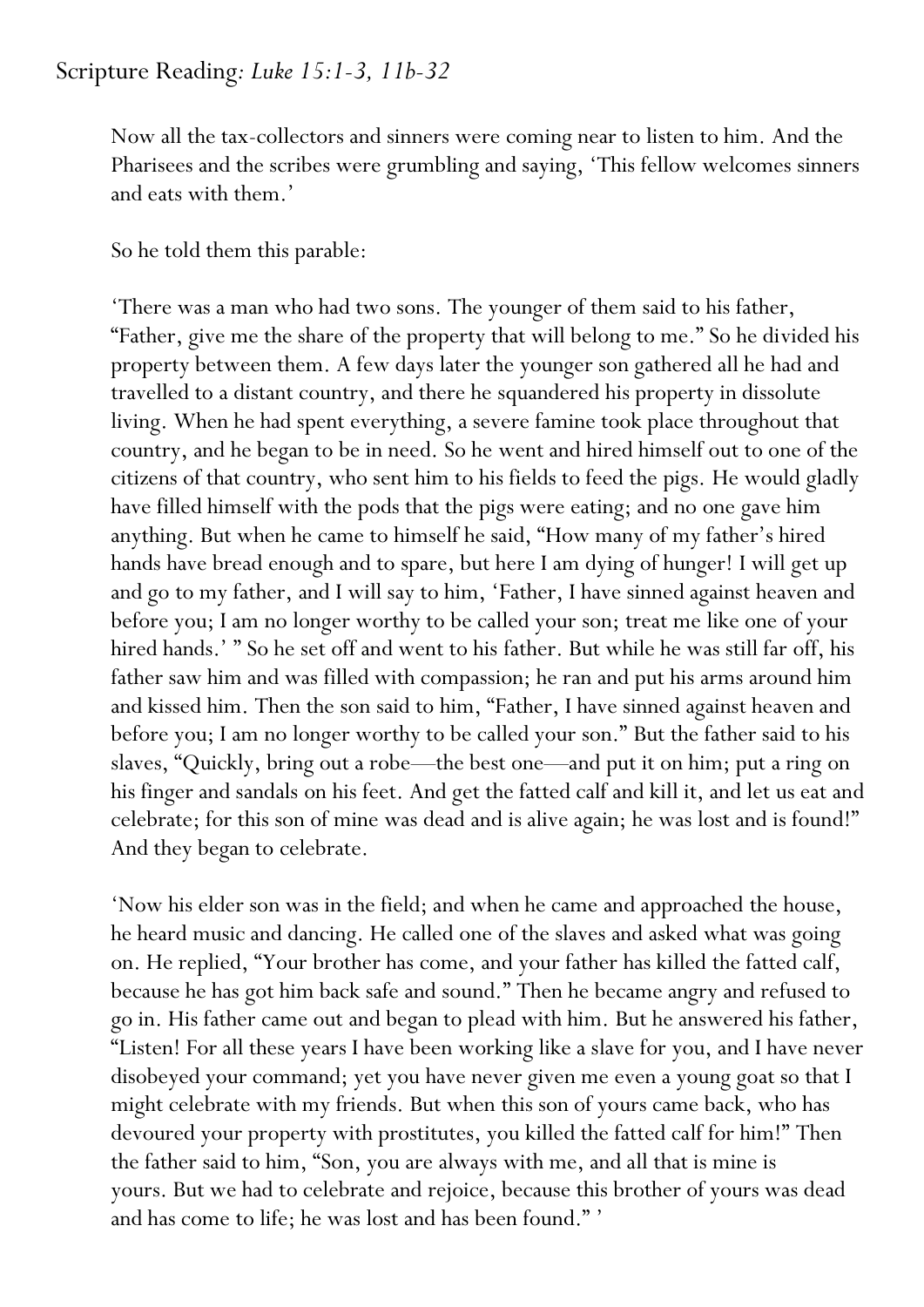The Gospel of Christ, light of the world. **Thanks be to God.** 

Sermon

Offering and Musical Reflection *Welcome Me Back Home by Paul Somerville*

*To give electronically please go to [bpuc.org/give](https://www.bpuc.org/give/)*

Prayers of the People

…And now with the confidence of the children of God, let us pray the prayer Jesus taught us saying:

Our Father in heaven, hallowed be Your name, your Kingdom come, your will be done, on earth as in Heaven. Give us today our daily bread. Forgive us our sins, as we forgive those who sin against us. Save us from the time of trial and deliver us from evil. For the kingdom, the power and the glory are yours now and forever. Amen.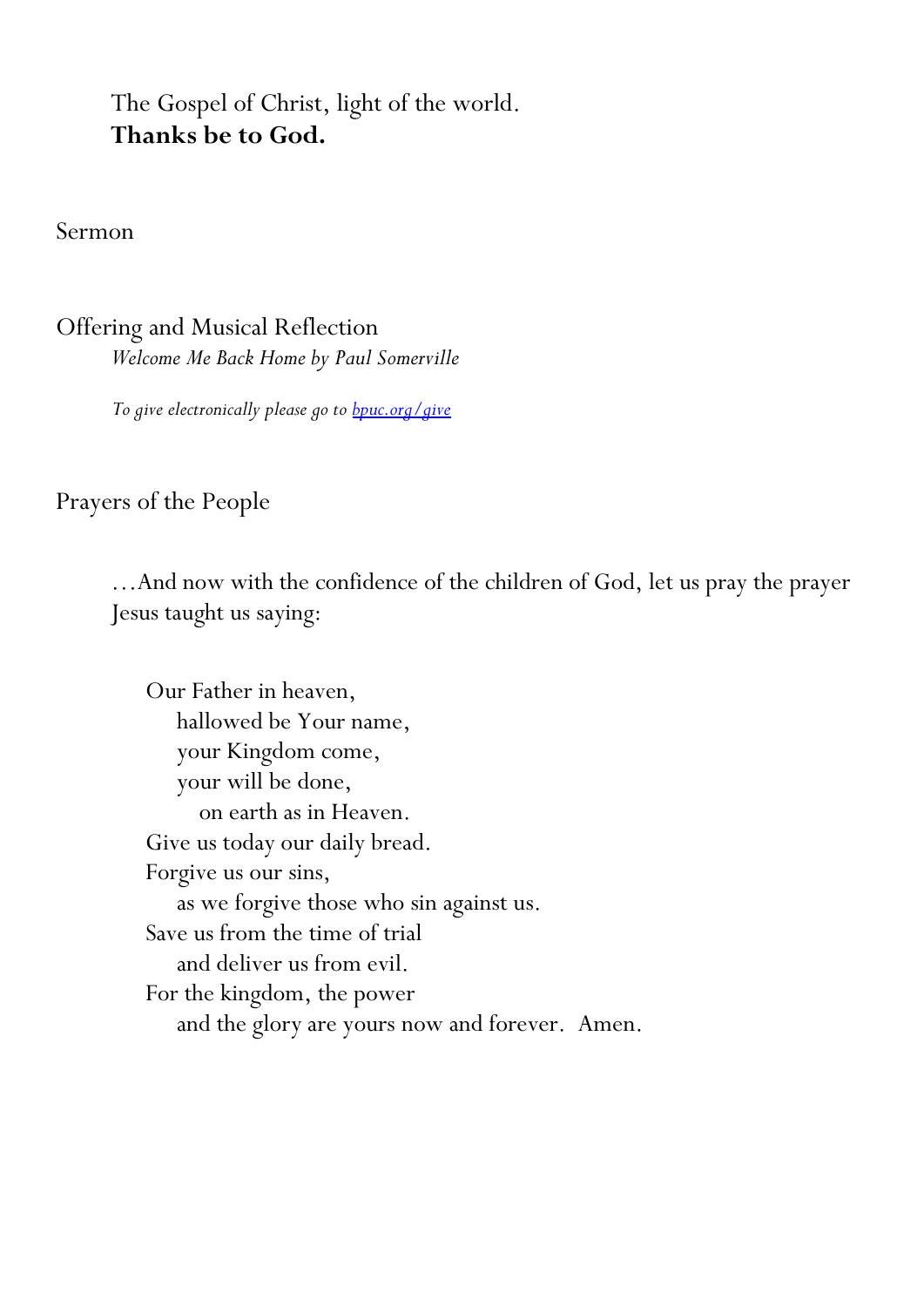#### We Sing: *Praise with Joy the World's Creator*

- 1. Praise with joy the world's Creator, God of justice, love and peace, source and end of human knowledge, force of greatness without cease. Celebrate the Maker's glory, power to rescue and release.
- 2. Praise the Son who feeds the hungry, frees the captive, finds the lost, heals the sick, upsets religion, fearless both of fate and cost. Celebrate Christ's constant presence – Friend and Stranger, Guest and Host.
- 3. Praise the Spirit sent among us, liberating truth from pride, forging bonds where race or gender, age or nation dare divide. Celebrate the Spirit's treasure – foolishness none dare deride.
- 4. Praise the Maker, Son and Spirit, one God in community, calling Christians to embody oneness and diversity. Thus the world shall yet believe, when shown Christ's vibrant unity.

*Together in Song #179. John L. Bell and Graham Maule. Words used with permission under copyright CCLI Licence No 137219. Copyright cleared music for churches.*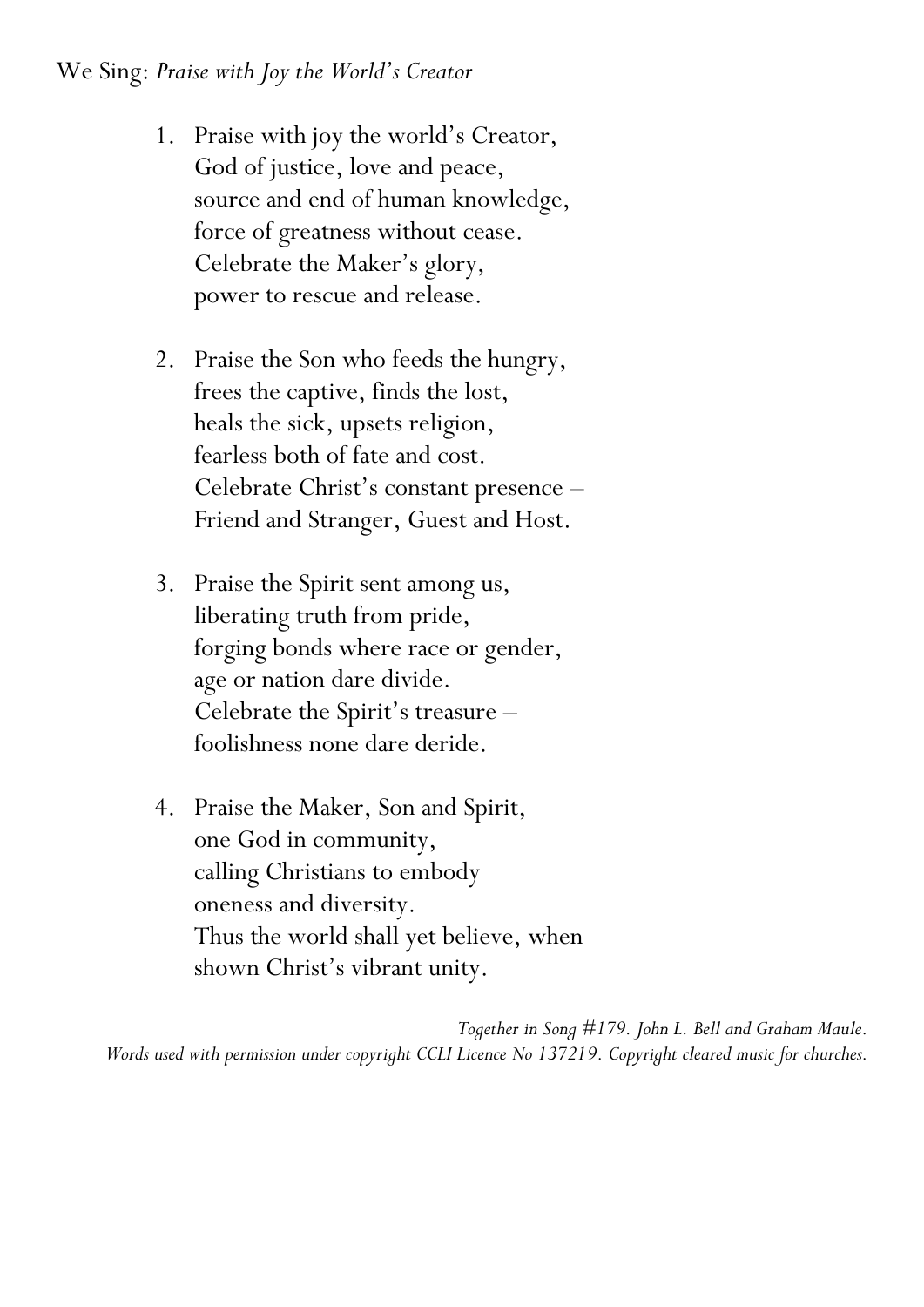### Commissioning of Church Council

Responses of Elected Church Councillors:

Do you confess anew Jesus Christ as Lord? **I do.**

Do you believe that you are called by God through the Church to this ministry? **I do.**

Being guided by the Basis of Union of the Uniting Church in Australia, will you live and work within the faith and unity of the one holy catholic and apostolic Church? **With God's help I will.**

Relying on God's grace, do you promise to carry out the duties of your office? **I do.**

Congregational responses:

Will you, the members of this congregation, accept these brothers and sisters as church councillors? **We will.**

Will you encourage them in love and support them in their ministry, serving with them the one Lord Jesus Christ? **We will.**

Sending Forth and Benediction

Choral Blessing